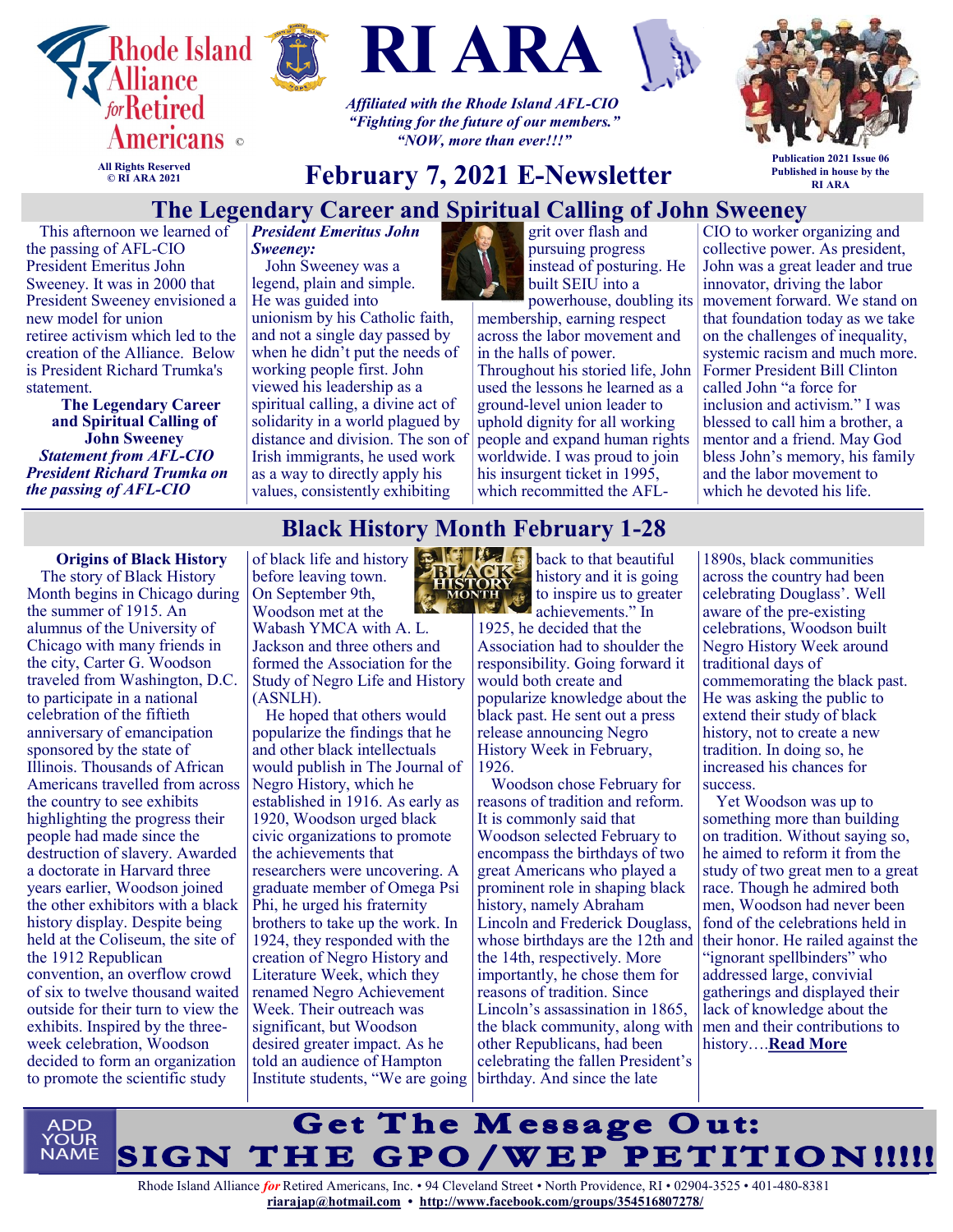#### **Biden Administration Kills Trump Proposals to Cut Social Security Disability Benefits**

Dangerous proposals to make it more difficult for people to qualify for and receive the Social Security disability benefits they earned have been withdrawn by the Biden

Administration.

The **[rules](https://u1584542.ct.sendgrid.net/ss/c/atcYNHk4Eh2YdGnwBh-YDGQ4zPoSiPM74BA_NOkRX0XW7F9WtTNd8lLKx4w7GTbSPpLPt3GUgvRJ6V1lxcOdFBlIgE-pzs8MBuTfGNHZmnkw1fzXlSqvjV4m3xUVUWCUP71v7dbY67QQEC856R4ckA9pk3cuoW9ptjBodpzkfR-qRklmahUMLuJQlTmnyfKzBIArsEzyHG0Z3qdBlhobESyCXR7gr)** would have affected older workers with disabilities the most, and created unnecessary hurdles and red tape for all people with

disabilities, particularly during the pandemic.

"Taken together, these actions by the Biden Administration demonstrate that the new administration is looking out for the millions of Americans who can no longer work fulltime due to a disability," said **Richard Fiesta**,



# **After free-spending Trump years, Republicans rediscover US debt**

US President Joe Biden's \$1.9 trillion plan to revive the US economy has been met with howls from the Republican opposition in Washington, with conservative lawmakers saying it is full of money-wasting programs at a time when the country doesn't need any more debt.

Yet it wasn't so long ago that the party, led by fellow Republican Donald Trump in the White House, passed massive tax cuts and an even larger stimulus package to fight the economic disruptions caused by Covid-19 -- expensive measures that fueled the rising budget deficit.

Now, with Democrats back in the presidency and narrowly controlling Congress, Republicans are citing concerns about the rising US debt and deficit as grounds to object to

Biden's agenda. The \$1.9 trillion package the president proposed to accelerate the country's recovery from the coronavirus pandemic is "a colossal waste, and economically harmful," Republican Senator Pat Toomey said.

"The total figure is pretty shocking," said Mitt Romney, a fellow Republican senator who seized on the rising national debt during his failed attempt to unseat Democratic President Barack Obama in the 2012 election.

- Time to 'act big' -

New Treasury Secretary Janet Yellen has taken the lead in countering the Republicans' protests, saying at her recent confirmation hearing, "Neither (Biden), nor I, propose this relief package without an



appreciation for the country's debt burden. "But right now, with interest rates at historic lows, the smartest thing

we can do is act big."

Biden served as vice president under Obama, in a period when Republicans repeatedly raised debt and deficit concerns to stymie his agenda.

Trump, then a private citizen, joined in, tweeting in 2012, "The deficits under (Obama) are the highest in America's history. Why is he bankrupting our country?"

Yet after Trump took office in 2017 with a Republicancontrolled Congress, that party's lawmakers seemed to forget those concerns.

Government spending increased, and Congress enacted a \$2 trillion tax cut -- the most significant tax reform in 30

years and one voted for by every Republican senator, including the "budget hawks" known for decrying such spending.

"Republican concerns about the deficit, they are kind of tough to take seriously right now, given their support for tax cuts and spending increases during the Trump years," said Tori Gorman, policy director of the nonpartisan Concord Coalition, which advocates for fiscal responsibility.

"And a lot of that took place even before the pandemic," she told AFP.

The tax reform boosted growth in 2018 but also increased the budget deficit and inflated the debt, which rose from \$19.5 trillion four years earlier to nearly \$27 trillion at the end of September 2020….**[Read More](https://www.msn.com/en-us/news/politics/after-free-spending-trump-years-republicans-rediscover-us-debt/ar-BB1dfvFw?ocid=SK2DDHP&li=BBnb7Kz)**

#### **States Move Ahead With Canada Drug Importation While Awaiting Signal From Biden**

Florida, Colorado and several New England states are moving ahead with efforts to import prescription drugs from Canada, a politically popular strategy greenlighted last year by President Donald Trump.

But it's unclear whether the Biden administration will proceed with Trump's plan for states and the federal government to help Americans obtain lower-priced medications from Canada.

During the presidential campaign, Joe Biden expressed support for the concept, strongly opposed by the American pharmaceutical industry. Drugmakers argue it would undercut efforts to keep their medicines safe.

The Pharmaceutical Research

and Manufacturers of America, an industry trade group, filed suit in federal court in Washington, D.C., to stop the drug-purchasing initiatives in November. That followed the Trump administration's final rule, issued in September, that cleared the way for states to seek federal approval for their importation programs.

Friday is the deadline for the government to respond to the suit, which could give the Biden administration a first opportunity to show where it stands on the issue. But the administration could also seek an extension from the court.

Meanwhile, Florida and Colorado are moving to outsource their drug importation



state is paying the Dallas company as much as \$39 million over 2½ years, **[according to the](https://khn.org/wp-content/uploads/sites/2/2021/01/MED214_CPDIP_New-Contract_12.29.2020_Redacted.pdf)  [contract](https://khn.org/wp-content/uploads/sites/2/2021/01/MED214_CPDIP_New-Contract_12.29.2020_Redacted.pdf)**. That does not include the price of the drugs Florida is buying.

LifeScience officials declined to comment.

Florida's agreement with LifeScience came last fall, just weeks after the state received no bids on a \$30 million contract for the job.

Florida's importation plan calls initially for the purchase of drugs for state agencies, including the Medicaid program

and the corrections and health departments. Officials say the plan could save the state in its first year between \$80 million and \$150 million. Florida's Medicaid budget **[exceeds \\$28](https://ahca.myflorida.com/medicaid/finance/finance/index.shtml)  [billion](https://ahca.myflorida.com/medicaid/finance/finance/index.shtml)**, with the federal government picking up about 62% of the cost.

On Monday, the Colorado Department of Health Care Policy and Financing **[issued a](https://www.colorado.gov/governor/news/4071-colorado-releases-solicitation-import-prescription-drugs-canada)  [request](https://www.colorado.gov/governor/news/4071-colorado-releases-solicitation-import-prescription-drugs-canada)** for companies to bid on its plan to import drugs from Canada. Unlike Florida's plan, Colorado's would help individuals buy the medicines at their local pharmacy. Colorado also would give health insurance plans the option to include imported drugs in their benefit designs.

….**[Read More](https://khn.org/news/article/states-move-ahead-with-canada-drug-importation-while-awaiting-signal-from-biden/)**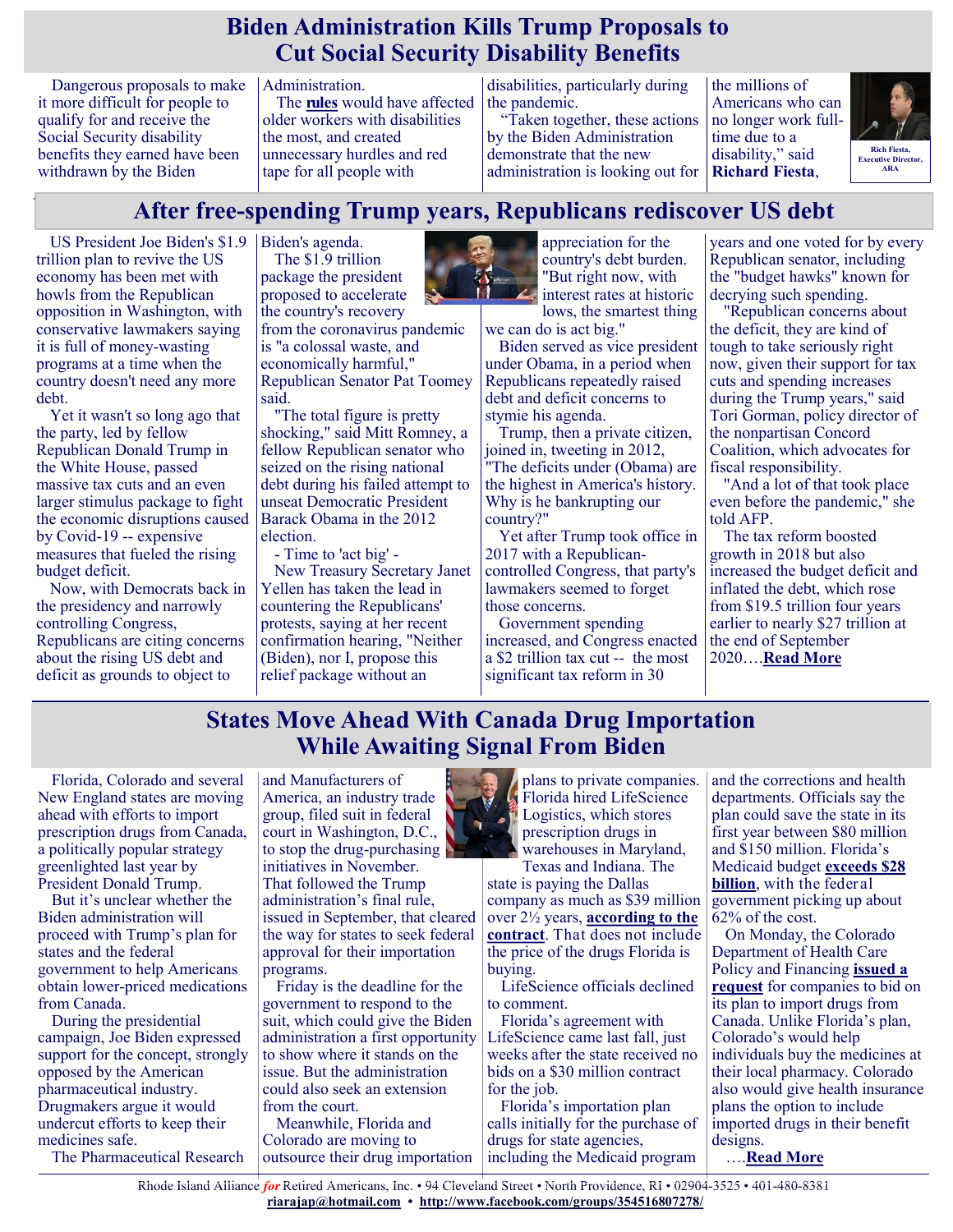#### **The Biden Administration Will Likely Look to Rescind Some Medicaid Waivers, but It May Take Time**

The non-partisan Kaiser Family Foundation (KFF) recently released an **[issue](https://www.kff.org/medicaid/issue-brief/tennessee-other-medicaid-1115-waiver-activity-implications-for-the-biden-administration/)  [brief](https://www.kff.org/medicaid/issue-brief/tennessee-other-medicaid-1115-waiver-activity-implications-for-the-biden-administration/)** on the various state Medicaid waivers issued by the Trump administration and what options the Biden administration may have to consolidate, delay, or reverse them. Medicaid waivers allow states to implement changes to their Medicaid programs that would otherwise be impermissible under the law. While these waivers can include expanded eligibility, those approved in recent years include burdens and barriers on access to care and coverage.

New administrations often review policies enacted by their predecessors to assess whether they should continue, be changed, or rolled back. For

example, the Trump administration approved and encouraged waivers that instituted work requirements in Medicaid. **[Courts have struck](https://www.medicarerights.org/medicare-watch/2020/02/20/blog-federal-appeals-court-rules-against-medicaid-work-requirements-in-arkansas)  [down these requirements](https://www.medicarerights.org/medicare-watch/2020/02/20/blog-federal-appeals-court-rules-against-medicaid-work-requirements-in-arkansas)** and it is **[likely](https://www.whitehouse.gov/briefing-room/statements-releases/2021/01/28/fact-sheet-president-biden-to-sign-executive-orders-strengthening-americans-access-to-quality-affordable-health-care/)** that the Biden administration will view them as an impermissible burden on people with Medicaid and take

steps to reverse them. Another type of waiver the Biden administration may review, approved January 8, would allow Tennessee to institute a cap on its Medicaid spending. Though the final version differs significantly from what the state proposed, and what Medicare Rights **[commented on](https://www.medicarerights.org/policy-documents/comments-tenncare-demonstration-amendment-42)**, it still threatens access to care for

people with lower incomes, including those Betting Medicare right Who are enrolled in both

Medicaid and Medicare. In addition to encouraging and approving harmful Medicaid waivers, the Trump administration made them more difficult to unwind. In an unusual move, they approved the Tennessee waiver for 10 years, much longer than the standard 3-to-5-year approval period. They also asked states to sign an agreement locking in a lengthy process if the Biden administration were to try to terminate their waivers.

Generally, however, new administrations can undo previous administrative work, though it may take months or even years. And it is important to note that some waivers are

entirely uncontroversial and would be approved under any administration.

In our **[memo to the Biden](https://www.medicarerights.org/medicare-watch/2021/01/21/medicare-rights-recommends-key-policy-actions-for-the-new-biden-administration)  administration** and in a recent **sign-[on letter](https://ccf.georgetown.edu/wp-content/uploads/2017/10/FINAL_Work-Requirements_Sign_On_Letter-to-Becerra.pdf)**, we encouraged them to rescind all harmful Medicaid waivers and guidance, including Tennessee's. Both types of waivers—those allowing states to impose work requirements and those allowing states to cap funding–violate the legal guardrails of the Medicaid program, putting coverage and care at risk. We will continue to advocate for access to the full suite of Medicaid benefits and protections for individuals with few financial resources who lack other health care options.

**[Read the KFF issue brief.](https://www.kff.org/medicaid/issue-brief/tennessee-other-medicaid-1115-waiver-activity-implications-for-the-biden-administration/)**

## **Will Medicare cover therapy appointments with a psychologist?**

#### *Dear Marci,*

*I would like to begin individual therapy sessions with a psychologist and focus more on my mental health. Will Medicare cover therapy appointments with a psychologist? -Jesus (Santa Rosa, CA)*

Dear Jesus,

I am so happy that you are taking steps to care for your mental health. Yes, Medicare does cover outpatient mental health care services, like individual therapy sessions. There are

some important considerations to take when choosing your provider, if you would like to ensure your care is covered and to save money. Let's discuss Medicare coverage and outpatient mental health care services more.

Medicare Part B covers outpatient mental health care, including the following services:

- Individual and group  $\bullet$ therapy
- Substance use disorder treatment
- Tests to make sure you are

getting the right care

- **Occupational** therapy
- Activity therapies, such as art, dance, or music therapy
- Training and education (such as training on how to inject a needed medication or education about your condition)
- Family counseling to help with your treatment
- Laboratory tests
- Prescription drugs that you cannot administer yourself, such as injections that a doctor must give you

An annual **[depression](https://medicarerights.us15.list-manage.com/track/click?u=1621f54a596f3717c22815356&id=951d35f900&e=88d22ba1fe)  [screening](https://medicarerights.us15.list-manage.com/track/click?u=1621f54a596f3717c22815356&id=951d35f900&e=88d22ba1fe)** (speak to your primary care provider for more information)

Original Medicare covers the outpatient mental health services listed above at 80% of the Medicare-approved amount. This means that as long as you receive services from a **[participating provider](https://medicarerights.us15.list-manage.com/track/click?u=1621f54a596f3717c22815356&id=42063710cd&e=88d22ba1fe)**, you will pay a 20% coinsurance after you meet your Part B deductible.

If you are enrolled in a Medicare Advantage Plan, contact your



coinsurance may differ.

Medicare covers mental health care you receive through an outpatient hospital program, at a doctor's or therapist's office, or at a clinic. You may receive services from the following types of providers:

- General practitioners
- Nurse practitioners  $\ddot{\bullet}$
- Physicians' assistants
- Psychiatrists  $\blacklozenge$
- Clinical psychologists
- Clinical social workers Clinical nurse specialists

If you see a non-medical doctor (such as a clinical psychologist or clinical social worker), make sure that your provider is Medicarecertified and **[takes](https://medicarerights.us15.list-manage.com/track/click?u=1621f54a596f3717c22815356&id=44f24fd873&e=88d22ba1fe)** 

**[assignment](https://medicarerights.us15.list-manage.com/track/click?u=1621f54a596f3717c22815356&id=44f24fd873&e=88d22ba1fe)**. Medicare will only pay for the services of nonmedical doctors if they take assignment.

It is also important to note that psychiatrists are more likely than any other type of provider to opt out of Medicare. Be sure

to ask any provider if they take your Medicare insurance before you begin receiving services. Remember, if you see an opt-out provider, they must have you sign a private contract. The contract states that your doctor does not take Medicare and you must pay the full cost of the service yourself. Medicare will not reimburse you if you see an opt-out provider. If your provider does not have you sign a contract, you are not responsible for the cost of care.

If you have Original Medicare and need help finding a participating provider, you can use Medicare's **[Physician](https://medicarerights.us15.list-manage.com/track/click?u=1621f54a596f3717c22815356&id=7aca642028&e=88d22ba1fe)  [Compare](https://medicarerights.us15.list-manage.com/track/click?u=1621f54a596f3717c22815356&id=7aca642028&e=88d22ba1fe)** tool online or call 1- 800-MEDICARE. If you have a Medicare Advantage Plan, call your plan directly for a list of mental health care providers in your plan's network. For additional assistance accessing behavioral health care providers and other local resources, call the **[Substance Abuse and](https://medicarerights.us15.list-manage.com/track/click?u=1621f54a596f3717c22815356&id=de0e36cdaa&e=88d22ba1fe)  [Mental Health Services](https://medicarerights.us15.list-manage.com/track/click?u=1621f54a596f3717c22815356&id=de0e36cdaa&e=88d22ba1fe)  [Administration \(SAMHSA\)](https://medicarerights.us15.list-manage.com/track/click?u=1621f54a596f3717c22815356&id=de0e36cdaa&e=88d22ba1fe)** at 800-662-4357.

-Marci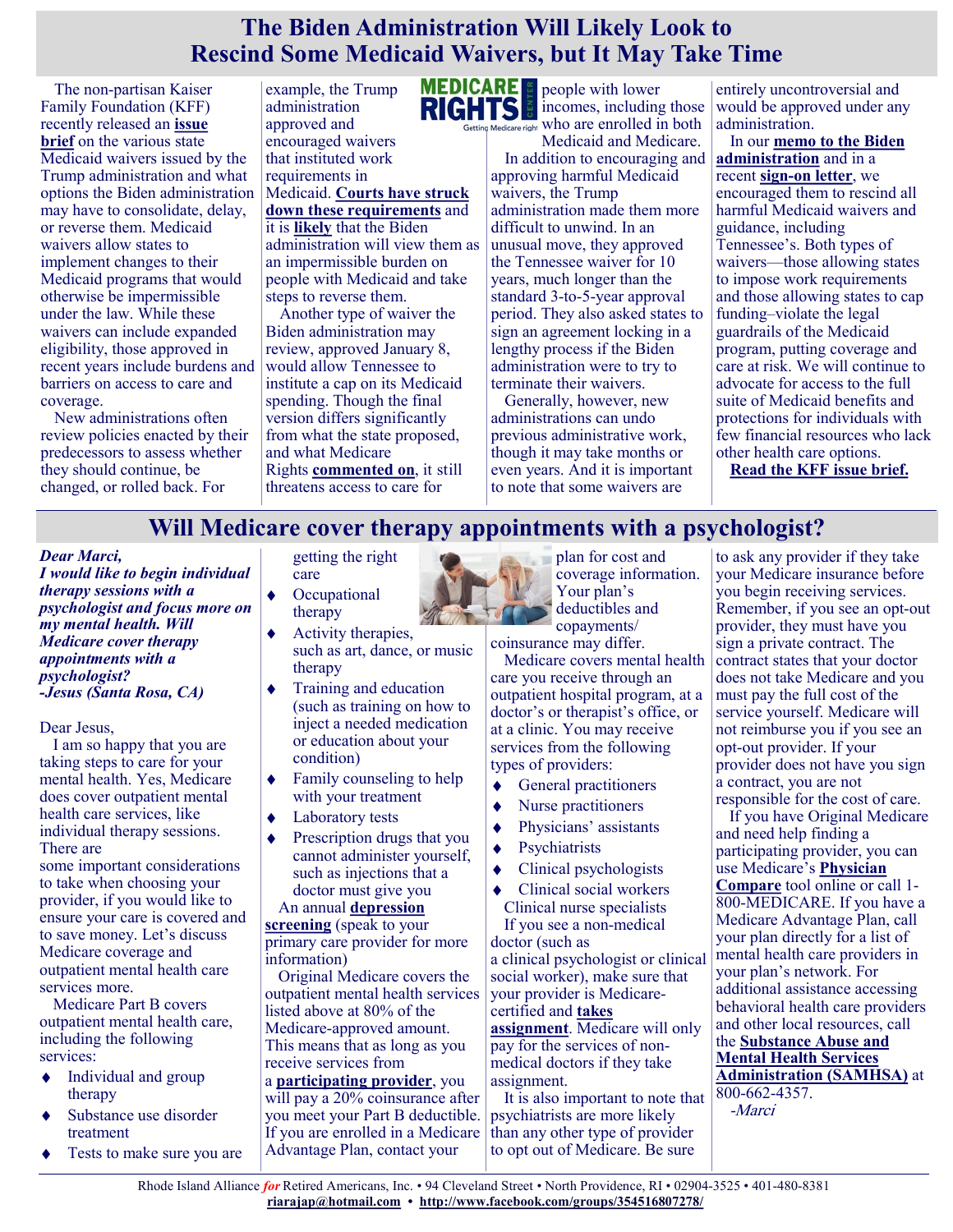## **As COVID-19 Vaccines Become More Widely Available, New Research Emerges on Messaging Best Practices**

The long-awaited vaccine to protect against COVID-19 is being distributed to health care workers, residents of long-term care facilities, and, in some states, older adults who live in the community.

Some state and local governments have encountered administrative difficulties and disruptions, slowing the roll out. These problems, coupled with the fact that vaccine supplies are still much lower than the demand, is causing frustration and confusion for many people. To address these concerns, the Biden administration has **[announced](https://www.npr.org/sections/president-biden-takes-office/2021/01/26/960857706/the-biden-administration-is-working-to-buy-200-million-more-covid-19-vaccine-dos)** that they are working to purchase more doses, increase distribution to states, and provide states with more clarity and guidance about how many doses they can expect and when they can expect them. The administration and public health officials hope increased supply plus improved communication, will get more doses to people who want them. Medicare Rights welcomes these policy shifts, many of which we outlined in our

recent **[memo](https://www.medicarerights.org/policy-documents/policy-recommendations-for-the-biden-administration)** to the Biden transition team. At the same time,

other public health experts are turning their attention to providing accurate and useful information to people who may be concerned or apprehensive about getting the vaccine. It is essential to combat dangerous misinformation and to address genuine apprehension so that as many people as possible are protected against serious illness caused by the coronavirus. A recent **[Kaiser](https://www.kff.org/report-section/kff-covid-19-vaccine-monitor-january-2021-vaccine-hesitancy/)  [Family Foundation \(KFF\)](https://www.kff.org/report-section/kff-covid-19-vaccine-monitor-january-2021-vaccine-hesitancy/)  [report](https://www.kff.org/report-section/kff-covid-19-vaccine-monitor-january-2021-vaccine-hesitancy/)** about vaccine hesitancy highlights that older adults are among the most likely to say that they intend to get the vaccine "as soon as they can," but that one-third of people who are not yet vaccinated believe or are unsure about some common vaccine myths – including that people will have to pay out of pocket for the vaccine.

KFF also reports that knowing someone who has been vaccinated is correlated with vaccine enthusiasm – if you know someone who has been

vaccinated personally, you are more likely to be eager to get the

vaccine yourself. This is both hopeful and worrisome, because Black and Hispanic adults and those with lower incomes are less likely than their white and higher-income counterparts to say that they have personally received at least one dose or that they know someone who has. Hopefully, as more people get the vaccine, more people will know someone who has received it and will be more enthusiastic. More must be done, however, to effectively communicate with and improve distribution to Black, Hispanic and lower-income adults.

People who wished to "wait and see" before getting the vaccine or those who reported that they were "not likely" to get the vaccine said that the most powerful messages were those that stressed the effectiveness of the vaccine and its role in helping us return to a more normal life. The survey indicates that people are looking to a wide range of trusted

sources for information about the vaccine, including 79% who say they would be likely to turn to a doctor, nurse, or other health care provider; 60% who say they'd be likely to turn to the U.S. Centers for Disease Control and Prevention (CDC); 58% who would turn to family or friends; 57% who would look to their state or local health department; and 54% who would turn to a pharmacist.

While health authorities and professionals play a huge role in promoting and providing accurate information about the COVID-19 vaccines, each of us can help as well. We can tell others why we have decided to get the vaccine, and those of us who are vaccinated can share that with our friends and families so that more people know someone who has gotten the vaccine. And we can be on the lookout for common rumors and misinformation, and direct people to accurate, unbiased information.

**[Read the KFF report](https://www.kff.org/report-section/kff-covid-19-vaccine-monitor-january-2021-vaccine-hesitancy/)**.

#### **If This Self-Sufficient Hospital Cannot Stand Alone, Can Any Public Hospital Survive?**

In America's health care system, dominated by hospital chain leviathans, New Hanover Regional Medical Center in Wilmington, North Carolina, is an anomaly. It is a publicly owned hospital that boasts good care at lower prices than most and still flourishes financially.

Nonetheless, New Hanover County is selling the hospital to one of the state's biggest health care systems. The sale has stoked concerns locally that the change in ownership will raise fees, which would not only leave patients with bigger bills but also eventually filter down into higher health insurance premiums for Wilmington workers.

Hospital consolidation has been a consistent trend unabated by recessions, bountiful times or even a pandemic. The New Hanover sale, which requires only the approval of the state

attorney general for completion, prompts the question: If Wilmington's selfsufficient medical center cannot stand alone, can

any public hospital avoid being subsumed into the large systems that economists say are helping propel the cost of American health care ever upward?

"We project the prices will go up, they'll probably lay off employees after a couple of years, and the hospital will decline in terms of its quality," said Dale Smith, a retired Wilmington businessman who opposed the sale. Applying his professional experience buying chemical companies to the hospital industry, Smith said: "A very large percentage of mergers and acquisitions, like 90%, never succeed in fulfilling their initial goals." The public hospital — those



numbering 965 out of 5,198, according to the American Hospital Association. While the total number of hospitals in the nation dropped by 4% between 2008 and 2018, the number of state or local hospitals decreased by 14%.

Many have been absorbed by large systems. Over the previous 14 years, the percentage of markets where one health care system treats more than half the cases grew from 47% to 57%. In 2017, nine out of 10 hospital markets met the federal definition for being highly concentrated.

While the industry says larger systems allow hospitals to run more efficiently, numerous studies have found that charges

to insurers and patients are higher from hospitals with more market power. **[One](https://kff4-my.sharepoint.com/personal/jordanr_kff_org/Documents/Documents/Hospitals/HCA%20Foundations)  [study](https://kff4-my.sharepoint.com/personal/jordanr_kff_org/Documents/Documents/Hospitals/HCA%20Foundations)** calculated the premium to be 7% to 9%; **[another](https://www.nber.org/system/files/working_papers/w21815/w21815.pdf)**  [study](https://www.nber.org/system/files/working_papers/w21815/w21815.pdf) found  $12\%$ .

"There is a growing consensus that hospital mergers do lead to higher prices," said Christopher Whaley, a policy researcher at the Rand Corp., a research organization.

Novant and backers of the sale disagree that prices will increase more than they would have otherwise. "We looked into the future and we felt we needed more resources," said Spence Broadhurst, who was the cochair of the committee the county created to evaluate the medical center's future. "We were pretty convinced that the risk of doing nothing was significant."...**[Read More](https://khn.org/news/article/if-this-self-sufficient-hospital-cannot-stand-alone-can-any-public-hospital-survive/)**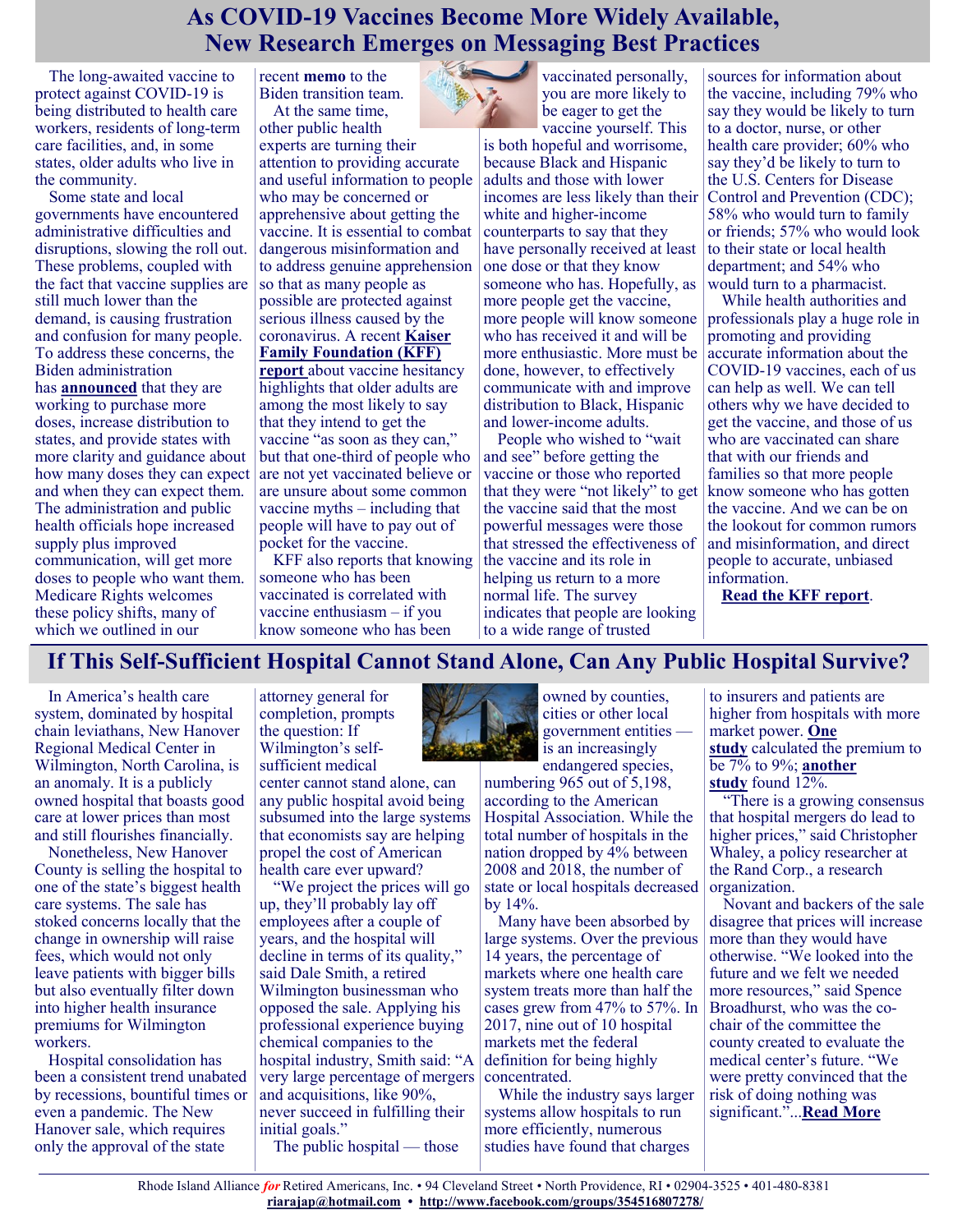#### **Who's protecting older adults from financial exploitation**

Every state has an agency that provides protective services to adults. These adult protective services agencies collect and report data on abuses, including financial exploitation. But, the **[GAO](https://www.gao.gov/products/gao-21-90)** reports that the data collection and reporting is not what it needs to be to understand the scope of the problem nationally and help older adults, their families and society at large.

As you might imagine, older adults can be easy targets for financial exploitation by family, friends and unknown predators. There are so many types of scams. And, older adults might lose the mental acuity needed to manage their money without being scammed. Their judgment might be impaired because of dementia. But, with a good understanding of the biggest issues, interventions can be developed to help them.

Right now, state reporting of data to the US Department of Health and Human Services (HHS) is voluntary. According to the GAO, 11 states and territories out of 56 do not report any financial exploitation data at all. Fewer than half of all states, 24, provide HHS with detailed financial exploitation case data. And, only 27 provide detailed HHS with case data on the the type of perpetrator.

Without this data, the federal government does not have the needed information to devise strategies to minimize financial exploitation and develop interventions to improve the lives of abused and neglected older adults.

To be sure, states cannot collect complete information on financial exploitation of older adults. Many instances are not reported. Often older adult victims do not want to implicate

family members. But, to the extent states have this data it is generally not easily shareable with the federal government and it should be.

Because complete and accurate national financial exploitation data is not available, we do not know the extent to which property and funds of older adults are illegally or wrongfully used. According to the Consumer Financial Protection Bureau, banks reported actual losses and attempts at elder financial exploitation totaling \$1.7 billion in 2017. As high as that might

seem, it appears it could be closer to \$50 billion if complete data were collected everywhere in the country.

Recent studies in New York, Pennsylvania, and Virginia, however, suggest the cost is likely to be more than \$1 billion in each state. The GAO recommends that HHS do more to ensure states report the information they collet. States tend not to submit data on the cost of financial exploitation of older adults to HHS because they do not feel the need to do so.





#### **Coronavirus: Health insurers celebrate their most profitable year**

As millions of Americans celebrated President Biden's inauguration, some of my former colleagues in the health insurance industry were quietly celebrating some news of their own: their most profitable year ever.

That's right: insurance companies made a fortune during a pandemic.

Just hours before President Biden took the oath of office, UnitedHealthcare quietly [released the](https://u1584542.ct.sendgrid.net/ss/c/atcYNHk4Eh2YdGnwBh-YDGI2GVGELfT0H8VTPji2jDDMiP8DX8kFWrRgemt_Dgr_e0O2YU_JYrt9rkJJBqGnHMZxHOItF0lKePXnvow1vyqtHiXjCqgxh097V5ACp51LN8jUjZY5iKRtA9ht4VrckUCwTSTH0q8s7Yxn7fLCNmDHZgzOiyRwViLftSybEt4YSj3MR-nq9W_vJQIHAxrXb1gj8veer)  [news](https://u1584542.ct.sendgrid.net/ss/c/atcYNHk4Eh2YdGnwBh-YDGI2GVGELfT0H8VTPji2jDDMiP8DX8kFWrRgemt_Dgr_e0O2YU_JYrt9rkJJBqGnHMZxHOItF0lKePXnvow1vyqtHiXjCqgxh097V5ACp51LN8jUjZY5iKRtA9ht4VrckUCwTSTH0q8s7Yxn7fLCNmDHZgzOiyRwViLftSybEt4YSj3MR-nq9W_vJQIHAxrXb1gj8veer) that it had blown away Wall Street's most optimistic profit expectations for 2020, the year of the worst public health crisis in our lifetime that's seen more than 400,000 Americans



die. The company reported that although it insured fewer people in the United States in 2020 than in 2019, it took in \$15 billion more in revenues. One of the ways it was able to pull that off? By paying far fewer claims last year than the year before. Again, this was during a pandemic.

Had it not been for membership gains in its Medicare Advantage and Medicaid plans, UnitedHealth would've hemorrhaged even more health plan enrollees. In fact, it covered 1.5 million fewer in individual and employersponsored/group plans than in 2019 but made BILLIONS more in profits….**[Read More](https://justcareusa.org/coronavirus-health-insurers-celebrate-their-most-profitable-year/)**

# **Social Security Benefit Cuts Need to be Stopped**

**Last week House Ways and Means Social Security Subcommittee Chairman John Larson (D-Conn.)** reiterated the need for Congress to prevent an unintended and unanticipated Social Security benefit reduction – caused by the pandemic recession — that will affect certain beneficiaries, after the Congressional Budget Office (CBO) released an updated estimate of this effect.

As a result of the COVID-19 economic crisis, Social Security's Average Wage Index is likely to drop in 2020. Because of how Social Security benefits are calculated,

this will reduce Social Security benefits for future retirees who were born in 1960, as well as

others who become eligible for Social Security in 2022. Affected beneficiaries would face a permanent reduction in benefits.

"CBO's updated estimate, based on the latest economic data, continues to show that the Average Wage Index will likely drop due to the COVID-19 pandemic, and millions of Americans will receive lower Social Security benefits unless Congress acts. A medium earner in the affected cohort could lose



their lives. While this is a smaller cut than initially

estimated, Congress must still fix this flaw in the benefit formula. These are earned benefits, and already many seniors are just scraping by with the current modest benefits. That is why I will be reintroducing the Social Security COVID-19 Correction and Equity Act to fix the benefit formula and ensure it does not happen again," said Larson.

Larson will soon be reintroducing the *Social Security COVID-19 Correction and Equity Act.* This bill

\$120 a year for the rest of prevents an unintended and unanticipated cut to Social Security benefits for those affected; it also expands benefits for those who need it most during COVID who have faced long term systemic economic inequalities.

TSCL has been working with Rep. Larson the past few years to expand Social Security benefits, strengthen the Social Security Trust Fund and correct the flaw in the way annual COLAs are determined. We look forward to his reintroduction of the Social Security COVID-19 Correction and Equity Act.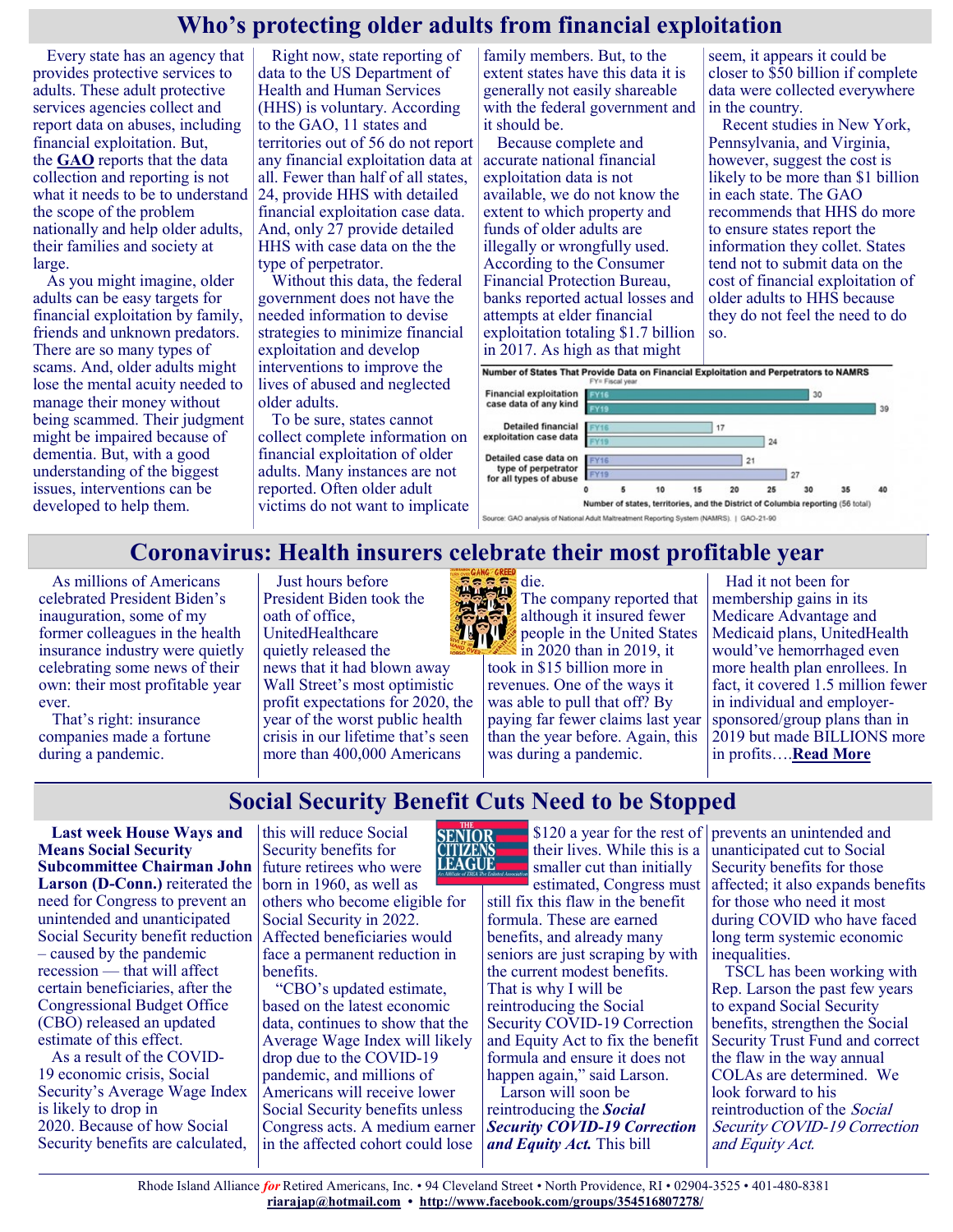#### **Drop in COVID Cases Seen in Nursing Homes as U.S. Vaccine Effort Makes Headway**

As America's vaccination campaign begins to gain momentum, a promising sign has emerged: Federal data shows that coronavirus cases in nursing homes have declined over the past four weeks.

The country recorded 17,584 cases in nursing homes during the week ending Jan. 17, The New York Times reported. A month earlier, during the week ending Dec. 20, more than 32,500 cases were reported.

To some extent, the development reflects a downward trend in new cases across the country, health experts said. Coronavirus cases in nursing homes are driven by infections in the rest of the community, Dr. Ashish Jha, dean of the Brown University School of Public Health, told the Times.

But the drop in cases in nursing homes is more pronounced than it is nationally, and it also

began earlier, Jha noted. Since the rollout began, nursing home residents and staff have been prioritized as among the first groups to get the vaccine.

"That combination really does make me think this is not just broad national patterns, but that vaccines probably are playing a role," Dr. Jha said. "I'm optimistic, this is good."

As of Saturday, more than 3.5 million shots have now been administered in long-term care facilities, according to the U.S. Centers for Disease Control and Prevention.

Still, a slower than hoped rollout in nursing homes has been deeply frustrating, Jha added. Efforts to efficiently give



shots to all nursing home residents should be a top priority. "Once that's in, then we should

feel really confident that these declines will continue and we will not see a spike back up, even if we see one in the national picture," Jha said.

Nursing homes have been devastated by the coronavirus. Although only 5 percent of the country's cases have occurred in long-term care facilities, deaths related to COVID-19 in these settings have accounted for about 36 percent of deaths from the virus in the country, the Times reported.

That makes it all the more promising that reports of new cases among residents in nursing homes run by New York's health facilities association — which includes 425 skilled nursing

homes and assisted living facilities — have been steadily declining since the first and second week of January, Stephen Hanse, president and CEO of the association, told the Times.

"Throughout the state, providers really saw the cases reducing, residents stabilizing," he said, adding that it's too early to tell if the drop is directly linked to the number of vaccine doses being administered. At least 80 percent of residents have now received their second dose of the vaccine, Hanse said. Nursing home administrators and directors "really see the vaccine as the light at the end of the tunnel," he told the Times….**[Read More](https://consumer.healthday.com/2-1-drop-in-covid-cases-seen-in-nursing-homes-as-vaccine-effort-makes-progress-2650230504.html)**

#### **Senior Travel Tips: How to Have Great Adventures as an Older Adult**

**How Much Does Assisted Living Cost?**

For a senior, travel can be an excellent way to stimulate the mind, connect with a wider community, and just **[have fun](https://www.greatseniorliving.com/articles/fun-activities-for-seniors)**. Exploring new environments and meeting new people can help older adults stay both physically active and **[socially](https://www.greatseniorliving.com/health-wellness/social-well-being)  [engaged](https://www.greatseniorliving.com/health-wellness/social-well-being)**. Whether the idea is to experience more of the world, spend time with loved ones, or just take a break from the everyday routine, travel can bring enormous rewards.

Getting older certainly doesn't have to keep anyone from having new

adventures. An **[AARP survey](https://www.aarp.org/content/dam/aarp/research/surveys_statistics/life-leisure/2018/2019-boomer-travel-trends.doi.10.26419-2Fres.00263.001.pdf)** of adults between the ages of 54 and 72 found that virtually all of them planned to take at least one domestic trip in 2019. Nearly a third anticipated taking four or more trips. What's more, almost half said they expected to travel both within the U.S. and internationally.



Check out the information below to discover more than two dozen practical

tips related to navigating air travel, organizing a trip either for or with an elderly parent, and traveling as an older adult. Explore a list of tour companies and cruise lines that cater to the needs of seniors. And learn about ten budget-friendly destinations within the U.S. that offer good value for older

#### **travelers**

- **Contents**
- **[Air travel tips and tricks](https://www.greatseniorliving.com/articles/senior-travel#air-travel)** How to:
	- **[Arrange a trip for an](https://www.greatseniorliving.com/articles/senior-travel#elderly-parent)  [elderly parent](https://www.greatseniorliving.com/articles/senior-travel#elderly-parent)**
	- **[Travel with an aging](https://www.greatseniorliving.com/articles/senior-travel#aging-relative)  [relative](https://www.greatseniorliving.com/articles/senior-travel#aging-relative)**
	- **[Travel as an older adult](https://www.greatseniorliving.com/articles/senior-travel#older-adult)**
- **[Travel tour companies for](https://www.greatseniorliving.com/articles/senior-travel#tour-companies)  [seniors](https://www.greatseniorliving.com/articles/senior-travel#tour-companies)**
- **[10 good budget destinations](https://www.greatseniorliving.com/articles/senior-travel#budget-destinations)  [for seniors](https://www.greatseniorliving.com/articles/senior-travel#budget-destinations)**

What does assisted living cost? Figuring that out for the facilities and communities near you is probably a top priority if you're planning for long-term care. Whether it's for you or a loved one—and whether it's needed now or in the future—it's important to understand the costs in order to develop a plan for how to pay for assisted living. After all, the reality is that most people are going to need some level of long-term care in their later years.

In fact, **[70 percent](https://longtermcare.acl.gov/the-basics/who-needs-care.html)** of people who are turning 65 years old can expect to use some long-term

care services in their senior and elderly years. So you want to be sure that you or your loved one can afford to pay for highquality care whenever that time comes. Developing a care plan now means that you'll be more prepared and ready for the

transition when it's time to move into assisted living. Start by researching affordable

assisted living facilities (ALFs) that offer what you need. The fees that ALFs charge depend on many factors, such as the setting, style, and services. Settings range from small

facilities to large activitybased communities. Some are more basic, and others are posh and luxurious. The available services

and amenities also vary between facilities, as do the types of units. You may find facilities with studios, one- and twobedroom apartments, or shared units.

Every facility that you come across will offer something different. That means their prices and fee models will also be different. But it's easy to get important information that can help you create a budget, decide

which pricing models are best for you, and find ways to save money and secure funding. So get started on those tasks today by checking out the sections below:

#### **Contents**

- $\bullet$ **[How much does assisted](https://www.greatseniorliving.com/articles/assisted-living-cost#living-cost)  [living cost?](https://www.greatseniorliving.com/articles/assisted-living-cost#living-cost)**
- $\bullet$ **[What services are included](https://www.greatseniorliving.com/articles/assisted-living-cost#living-fees)  [in assisted living fees?](https://www.greatseniorliving.com/articles/assisted-living-cost#living-fees)**
- **[Are there ways to lower the](https://www.greatseniorliving.com/articles/assisted-living-cost#lower-the-cost)  [costs of assisted living?](https://www.greatseniorliving.com/articles/assisted-living-cost#lower-the-cost)**
- **[Who pays for assisted](https://www.greatseniorliving.com/articles/assisted-living-cost#who-pays)  [living?](https://www.greatseniorliving.com/articles/assisted-living-cost#who-pays)**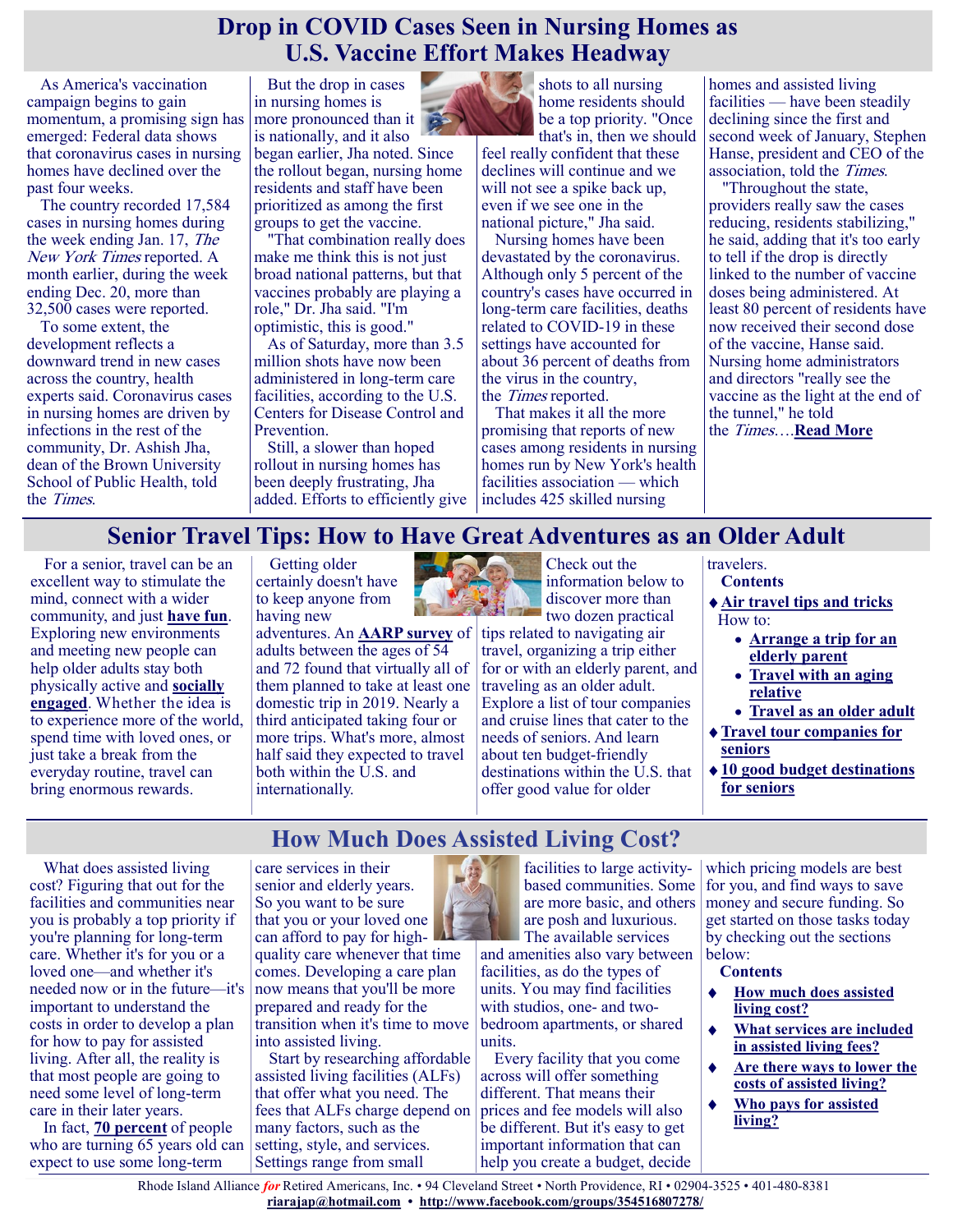# **RIARA HealthLink Wellness News** Factual Fellows



# **Cervical Cancer Screening Rates Dropped During Stay-at-Home Order**

Cervical cytology screening rates per 100 person-months decreased 78 percent among women aged  $21$  to 29 years.

There was a considerable decrease in the cervical cancer screening rate during the stay-athome order issued by the governor of California on March 19, 2020, to contain the spread of severe acute respiratory syndrome coronavirus 2, according to research published in the Jan. 29 issue of the U.S. Centers for Disease Control and

A muscle cramp is a painful tightness in a muscle due to a sudden, involuntary contraction. Various factors may contribute to muscle cramping, but the underlying cause is often

Muscle cramps may occur

unclear.

Prevention Morbidity and Mortality Weekly Report.

Maureen J. Miller, M.D., from the CDC in Atlanta, and colleagues examined electronic medical records for about 1.5 million women served by Kaiser Permanente Southern California health care system to assess cervical cancer screening rates before, during, and after the stay-at-home order issued by the governor of California on March 19, 2020.

a substantial decrease in cervical cancer screening rates during the stay-at-

home order compared with the 2019 baseline. Cervical cytology screening rates per 100 personmonths decreased 78 percent among women aged 21 to 29 years. For women aged 30 to 65 years, there was an 82 percent decrease in human papillomavirus test screening rates per 100 person-months. Screening rates returned to near

The researchers observed baseline after the stay-at-home order was lifted, which could have been aided by the organized screening program that included reminder systems and tracking persons lost to follow-up.

> "As the pandemic continues, public health interventions to address decreases in cancer screening rates will be critical to avoid increased incidence of advanced cancers because of delayed detection," the authors write.

## **What to know about muscle cramps**

#### digestive issues or **[menstrual](https://www.medicalnewstoday.com/articles/157333)**

**[cramps](https://www.medicalnewstoday.com/articles/157333)** may experience muscle cramps in the abdomen.

almost anywhere in the body, but help longer lasting cramps pass Muscle cramps are mostly temporary and go away on their own. Some home remedies may or ease the symptoms.

However, anyone experiencing to see a doctor about this issue.

persistent cramping should speak with their doctor to get a diagnosis. In some cases, treatment may be

necessary. This article discusses muscle cramps in more detail, including their causes, treatment, and prevention. It also explains when **Read More on:**

- **[What they are](https://www.medicalnewstoday.com/articles/what-causes-cramps)**
- ◆ [How they feel](https://www.medicalnewstoday.com/articles/what-causes-cramps#how-they-feel)
- **[Causes](https://www.medicalnewstoday.com/articles/what-causes-cramps#causes)**
- ◆ [Treatment](https://www.medicalnewstoday.com/articles/what-causes-cramps#treatment)
- **[Prevention](https://www.medicalnewstoday.com/articles/what-causes-cramps#prevention)**
- **[Seeking help](https://www.medicalnewstoday.com/articles/what-causes-cramps#seeking-help)**
- **[Summary](https://www.medicalnewstoday.com/articles/what-causes-cramps#summary)**

**How Dangerous Is Coronavirus to the Middle-Aged?** Middle-aged folks' risk of some common areas include the legs and feet. People with

dying from a COVID-19 infection is higher than they might think, a new study reports.

The risk of death from COVID increases with age, but researchers have found that the upward curve grows exponentially steeper with every extra decade.

One out of every 800 people entering early middle age at 45 will die from their COVID infection, 55-year-olds have a 1 in 240 risk of dying if they contract the coronavirus, and 65 year-olds have a 1 in 70 chance, said lead researcher Andrew Levin, a professor of economics at Dartmouth College in Hanover, N.H.

By comparison, people who are 25 have a 1 in 10,000 risk of dying from COVID, and 35-year -olds have a 1 in 2,700 chance, Levin said.

"This isn't just dangerous for elderly people in nursing homes," Levin said. "COVID

gets progressively more and more dangerous, even in middle age." The new numbers

come from a systematic review of all available studies of COVID-19 incidence in countries with advanced economies, and are based specifically on data from 27 studies covering locations in the United States, Canada, Asia and Europe.

"Risk increases as age increases, and even those who are in middle age have a substantial [death] risk that they should account for when making risk calculations regarding the virus," said Dr. Amesh Adalja, a senior scholar with the Johns Hopkins Center for Health Security in Baltimore. He is not connected to the study.

The new analysis found that a middle-aged American's risk of death from a COVID-19 infection is many times greater than their risk of dying in a car

crash, Levin added. People between 45 and 55 die nearly 18 times more often from COVID-19 than from an

auto wreck, according to the study, while those aged 55 to 64 are almost 58 times more likely to die from a COVID infection than a crash.

Middle-aged people should keep this in mind when deciding whether to slip on a mask, wash their hands or practice social distancing, said Dr. Abhijit Duggal, a critical care doctor with the Cleveland Clinic.

"The risk is there," said Duggal, who wasn't part of the study. "It's not just older folks that really are going to have a high risk of dying from this disease process. Middle-aged people do, too."

Duggal added that while this study solely looked at the risk of death from COVID, the coronavirus also can damage the body in ways that could

potentially lead to years of suffering for survivors.

"Death is not the only bad outcome associated with the COVID-19 pandemic," Duggal said. "If someone develops chronic lung disease at the age of 40 because they were exposed to this virus, their life for the next 20 to 30 years is going to be negatively impacted. So absolutely, we have to be very mindful that we're not reckless."

That also goes for younger people who might spread COVID to a more vulnerable middle-aged or older person, Levin added.

"There is a real responsibility here for a high school student whose parents may be in their 40s or 50s to be careful not to get it, not to just treat it like, "Oh well, I'm safe,'" Levin said. "If it's a 41-year-old with two kids who gets COVID and you think you might be the one who gave it to him, that would be awful to think about."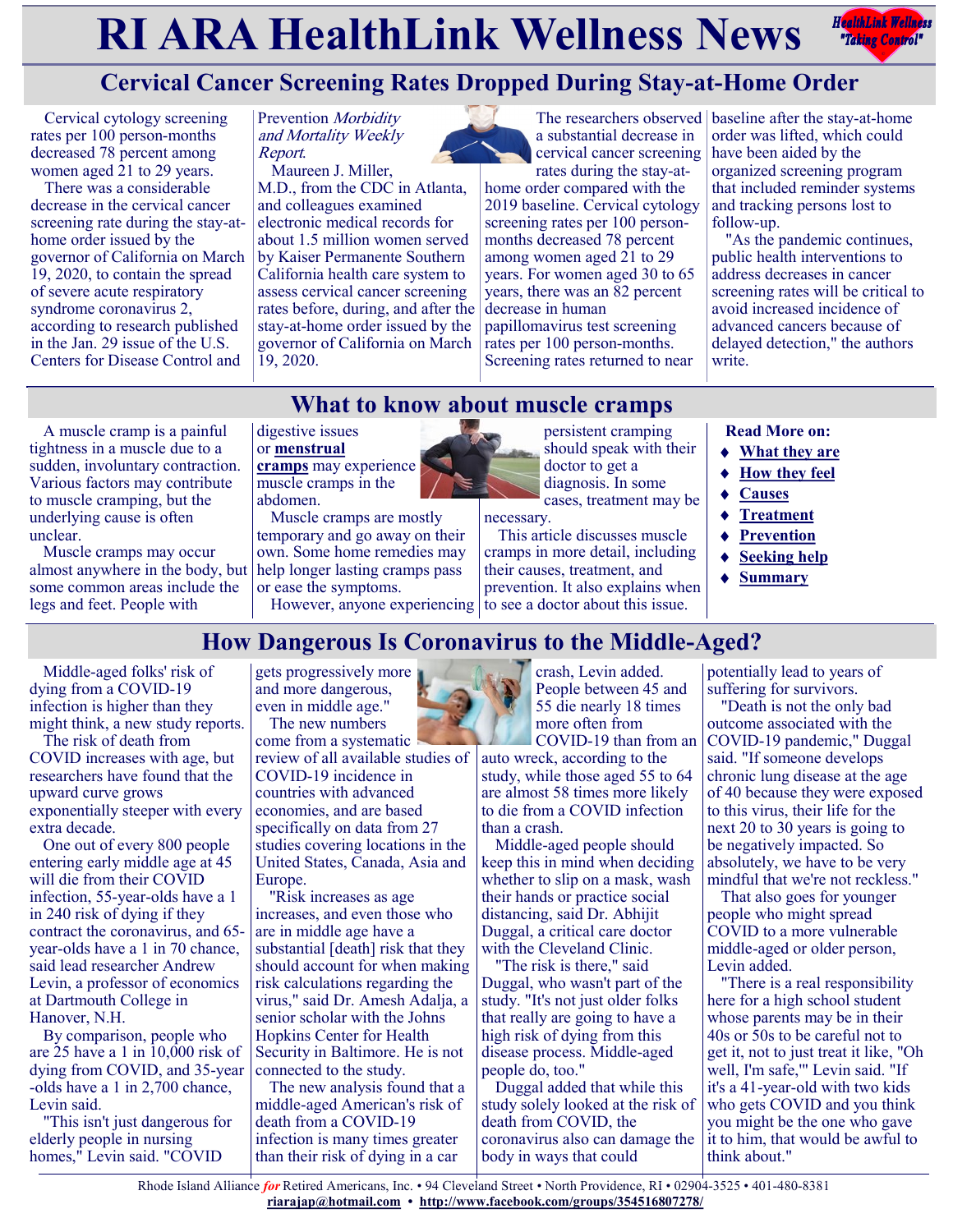#### **Lockdowns Might Not Have Long-Term Psychological Effect**

While pandemic lockdowns may have initially triggered feelings of isolation and worry, stay-at-home stress dissipated with time as people adjusted to their "new normal," research suggests.

In the study, scientists did a state-by-state analysis of Google search trends between January and June of 2020, covering topics such as COVID regulation policies, mental health concerns and in-home activities.

On the "negative feelings" side of the ledger, search terms included "antidepressants" and "suicide." More positive searches included "cooking" and "exercise tips." Search trends were then stacked up against the varying timing and nature of each state's particular lockdown experience.

The result: "Google searches for mental health symptoms such as 'isolation' and 'worry' spiked after the implementation of the mitigation policies," noted study author Bita Farkhad, an economist and a postdoctoral researcher in psychology at the University of Illinois Urbana-Champaign.

But after two to four weeks, those spikes fell.

In fact, Farkhad and her colleagues found that Google searches for terms that might indicate serious mental health issues -- such as "suicide," "antidepressant" and/ or antidepressant drug names (Xanax, Prozac, Zoloft) - actually tended to drop off following the launch of stay-athome orders.

Why? The team theorized that not everything revolving around stay-at-home orders is by definition negative. For example, lockdowns also afford some with a rare opportunity to spend more time with loved ones, or to develop new, enjoyable habits. And while missing friends and activities may be a notable downside, for many working from home -- and the greater time management control that afforded -- was likely a notable upside.

Even those who lost their jobs may have found a silver lining, said Farkhad, in their greater ability to attend to their own health, education and leisure time, as well as to that of their kids.

But Farkhad did point out a number of caveats that came with the findings.



For example, she noted that the investigation did not gather any information regarding the age, education or

income of those behind the Google searches. "This limitation is important because certain subpopulations are more vulnerable than others," Farkhad said.

The study also didn't dig into the particular mental health vulnerabilities that some may have had prior to the pandemic. "It is likely that existing mental illness may be exacerbated by the pandemic," Farkhad acknowledged, "as populations suffering from a mental illness may not have the same access to mental health services."

These limitations were reiterated by Lynn Bufka, senior director of practice transformation and quality with the American Psychological Association.

"Yes, people are generally resilient," said Bufka, who wasn't involved with the study. "People have adapted to life in all sorts of conditions. But a lot of factors go into being resilient.

"First, people who are generally better off in terms of wealth, health and other

indicators have more of their material and practical needs met, and therefore have less to adapt to," Bufka said. "Consider someone who was able to transition to telework and lives in an area with access to outdoor spaces for exercise. This person had to figure out how to telework and had to develop new exercise routines, but was never without income or the capacity to take care of oneself."

By contrast, those who kept going to work or lost their jobs "are both dealing with more significant stressors," she noted.

The upshot: "Those with fewer personal resources will struggle more," Bufka said, whether that be quantified in terms of money, good health, social support networks, flexible work environments, or the psychological skills needed to adapt to change while keeping stress in check.

Bufka also cautioned that the study's focus on online searches doesn't get at an individual's actual mood or experience. "The data also do not provide an indication of numbers of contacts for services," she added, "whether to a health care provider or a crisis line."

# **Knee Procedure Done Earlier Might Prevent Knee Replacement Later**

For some patients suffering from knee arthritis, a special procedure may reduce the need for a total knee replacement, Canadian researchers say.

By getting what is known as a 'high tibial osteotomy,' younger patients with less severe joint damage who are physically active might be able to delay the need for a knee replacement by 10 years or more, though they may have to search for a doctor who performs the surgery.

"High tibial osteotomy is a knee surgery aimed at treating patients in earlier stages of osteoarthritis by correcting the alignment of bowed legs and shifting load to less diseased parts of the knee," explained lead researcher Trevor Birmingham, the Canada research chair of

musculoskeletal rehabilitation at the University of Western Ontario.

During the procedure, the tibia (shinbone) is cut and then reshaped to relieve pressure on the knee joint.

Beyond improving pain and function, a goal of the procedure is to prevent or delay the need for total knee replacement, Birmingham said.

Although high tibial osteotomy can improve pain and function and is cost-effective, the procedure is underused in North America, Birmingham said. "Rates of high tibial osteotomy continue to decline, while rates of other knee surgeries continue to rise," he added. "The low rates of high tibial



osteotomy are partially due to the perception that the procedure is only suitable for a very

specific subset of patients with knee osteoarthritis, and that the patients will go on to require total joint replacement anyway. So why bother?" Birmingham said.

But the researchers found that among nearly 600 people in the study who had a high tibial osteotomy, 95% did not need a total knee replacement within five years, and 79% did not get a total knee replacement within 10 years.

Even patients not usually considered good candidates for high tibial osteotomy, such as women and those with laterstage disease, 70% did not need a knee replacement within 10

years, the researchers found.

"Knees treated earlier in the disease process had the highest longevity after high tibial osteotomy, with 87% not getting a total knee replacement within 10 years," Birmingham said.

The findings from this study suggest that high tibial osteotomy has the potential to delay or prevent the need for total knee replacement, bringing the limited use of high tibial osteotomy into question, he said.

Dr. Jeffrey Schildhorn, an orthopedic surgeon at Lenox Hill Hospital in New York City, reviewed the study and said that the goal of this procedure is to realign the knee to help prevent arthritis progression in younger patients….**[Read More](https://consumer.healthday.com/2-1-knee-procedure-when-young-might-prevent-knee-replacement-later-2650144344.html)**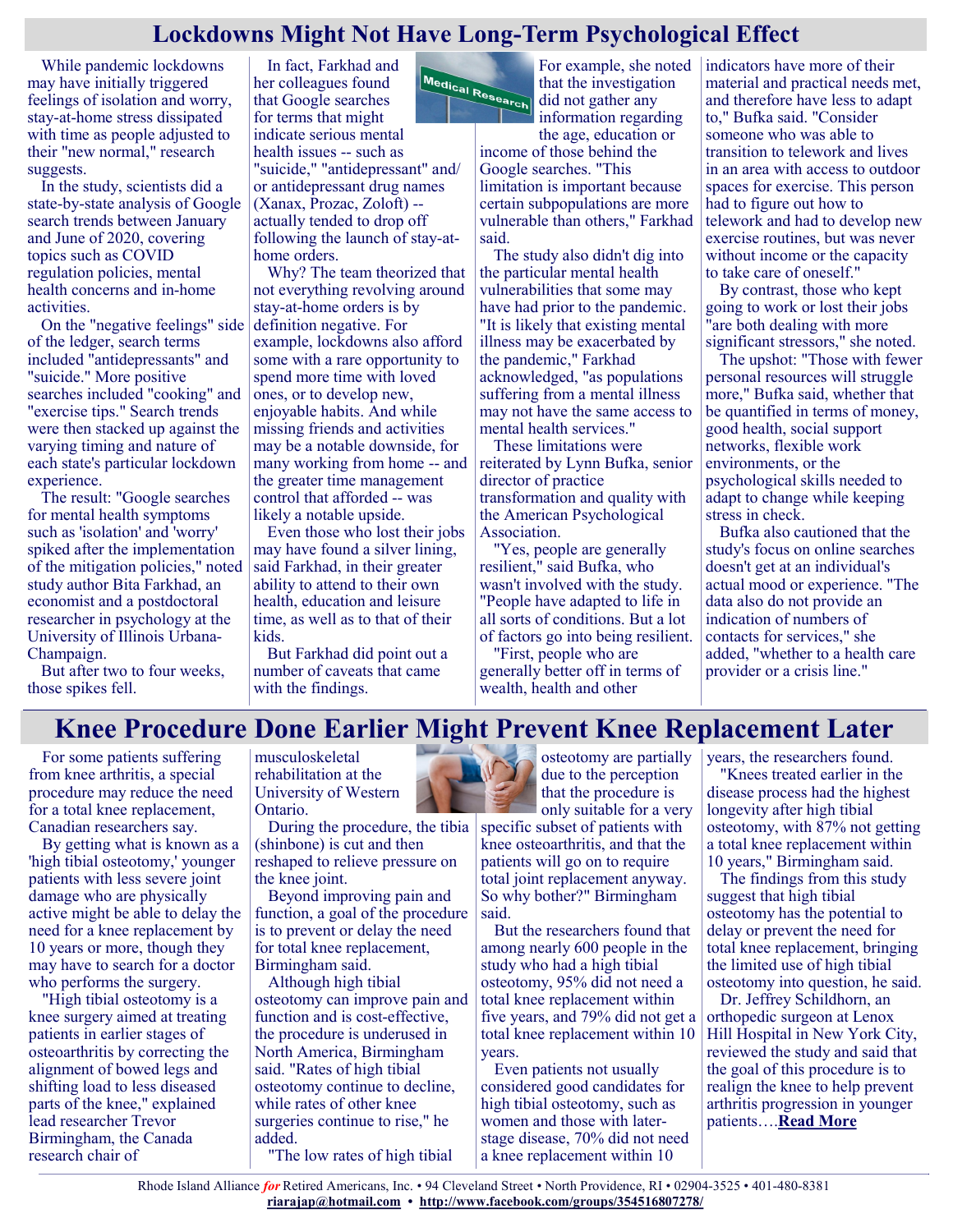#### **Another Deadly Disease for Smokers: Pulmonary Fibrosis**

Current and former smokers are at risk for a lung disease called pulmonary fibrosis, but many aren't aware of the threat, the Pulmonary Fibrosis Foundation says.

There is no cure for the disease, which affects more than 200,000 Americans.

A recent foundation survey found that more than 80% of smokers are unfamiliar with pulmonary fibrosis. This is a concerning statistic among a group disproportionately affected by the disease.

Both smokers and nonsmokers have little awareness of the

disease, and nearly 9 out of 10 Americans don't know its symptoms: shortness of

breath, a dry, chronic cough and fatigue.

"Smokers are often aware that tobacco usage can lead to diseases such as lung cancer, COPD and emphysema, among others. However, as smokers experience chronic symptoms similar to those of PF, such as a dry, persistent cough, it is important they discuss PF with their doctors," Dr. Amy Hajari Case said in a foundation news release. She's senior medical



adviser of education and awareness. It's never too late to

stop smoking, the foundation emphasized. Quitting smoking can increase overall health and quality of life at any age by reducing loss of core lung function over time and increasing lung capacity, which is crucial to maintaining a healthy blood oxygen level. Giving up the tobacco habit may also reduce inflammation of the airway, which can take months or even years.

Smoking isn't the only cause of pulmonary fibrosis. Other

juice.

major risk factors include:

Work exposure to inorganic dusts, including asbestos, silica, coal dust, beryllium and hard metal dusts.

Environmental exposures such as breathing in mold spores, bacteria, animal proteins (especially from indoor or caged birds) or other triggers for an extended period. Doctors will listen for "squeaks" in the lung.

Older age. Pulmonary fibrosis is more likely to occur in those 60 and older.

Family history of interstitial lung disease.

#### **Vitamin D: Good for Your Health, It Might Even Fight COVID-19**

Vitamin D is an essential nutrient, and recent research has suggested it may also help guard against severe COVID-19.

But how much is enough, and how hard is it to get the right amount of vitamin D?

"We know that a large percentage of the population has suboptimal levels of vitamin D. In fact, as many as half of the U.S. population may be deficient in vitamin D," said Kristin Gustashaw, clinical dietitian at Rush University Medical Center in Chicago. "This can possibly lead to symptoms including fatigue, tiredness, hair loss, delayed wound healing, decreased

immune health, muscle pain and more, with no other known causes. "Part of the difficulty

of maintaining vitamin D levels is because there are not a large variety of foods that contain much vitamin D," Gustashaw added in a medical center news release.

The vitamin is accessible to people through some foods, supplements and even sunshine.

Food sources include egg yolks, milk, cheese, beef or calf liver and certain fish, such as salmon, mackerel, tuna and sardines. Other foods are fortified with vitamin D, including certain cereals, breads, soy milk and orange



Gustashaw also recommends that people should get out in the sun for at least 15 to 30

minutes a day, but says they should be sure to get a constant source of the nutrient from their diet and supplementation.

Adults should get a minimum of 600 IU of vitamin D each day and 800 IU if over age 70. Children should get 600 IU each day. And infants up to the age of 12 months should get 400 IU/ day. Gustashaw says you can determine your vitamin D levels through a blood test.

If you do have low levels of vitamin D, it's always best to talk to your health care provider or dietitian about the best way to boost your intake, Rush University experts said.

Certain medications can affect vitamin D absorption. These include steroids, the cholesterollowering drug cholestyramide, and the seizure medications phenobarbital and phenytoin.

While vitamin D toxicity is rare, there's no proof that taking more than the upper limit of the recommended dosage is beneficial, the experts said. In some cases, excess amounts of vitamin D can lead to renal failure, calcification of soft tissues throughout the body, including in coronary vessels and heart valves, cardiac arrhythmias and even death.

## **No Gym Required: How Seniors Can Exercise During Lockdown**

During the COVID-19 pandemic, it's crucial for homebound older adults to find safe and effective ways to exercise, an expert says.

At-home workouts can help strengthen muscles, improve balance, increase blood flow to the heart, boost the immune system and reduce stress, according to Summer Cook, an associate professor of kinesiology and an expert on senior fitness at the University of New Hampshire, in Durham.

"People in their 20s and 30s often set health goals like running marathons or losing weight, but as people age there is a point where they shift their priorities to maintaining health, not necessarily for athletics or looks but for improving the ability to do their daily activities," she said in a university news release.

Being inactive can worsen existing health problems, so it's crucial for older adults to find ways to get extra exercise beyond their typical daily activities.

"My goal is to keep older adults as independent as possible as they age," Cook said. "And while most seniors find themselves not getting out



of the house as much these days, it's important for them to know that there are still

plenty of ways to work on their health at home."

The first thing older adults should do is talk to their doctor about any exercise plan to ensure that it is safe and effective. The focus should be on low-impact exercises that help with balance, flexibility and strength, Cook advised.

Take walks with friends while following COVID-19 safety guidelines (masks and social distancing). Look for online or Zoom exercise classes

specifically for older adults, she suggested.

Along with the physical benefits, exercising with others outdoors or through online classes can help ease social isolation that older adults may be experiencing during the pandemic.

It's important to start slow and build slowly to avoid injury and boredom, Cook said. In general, physical activity is safe and healthy for seniors and can help with conditions like heart disease, diabetes and arthritis.